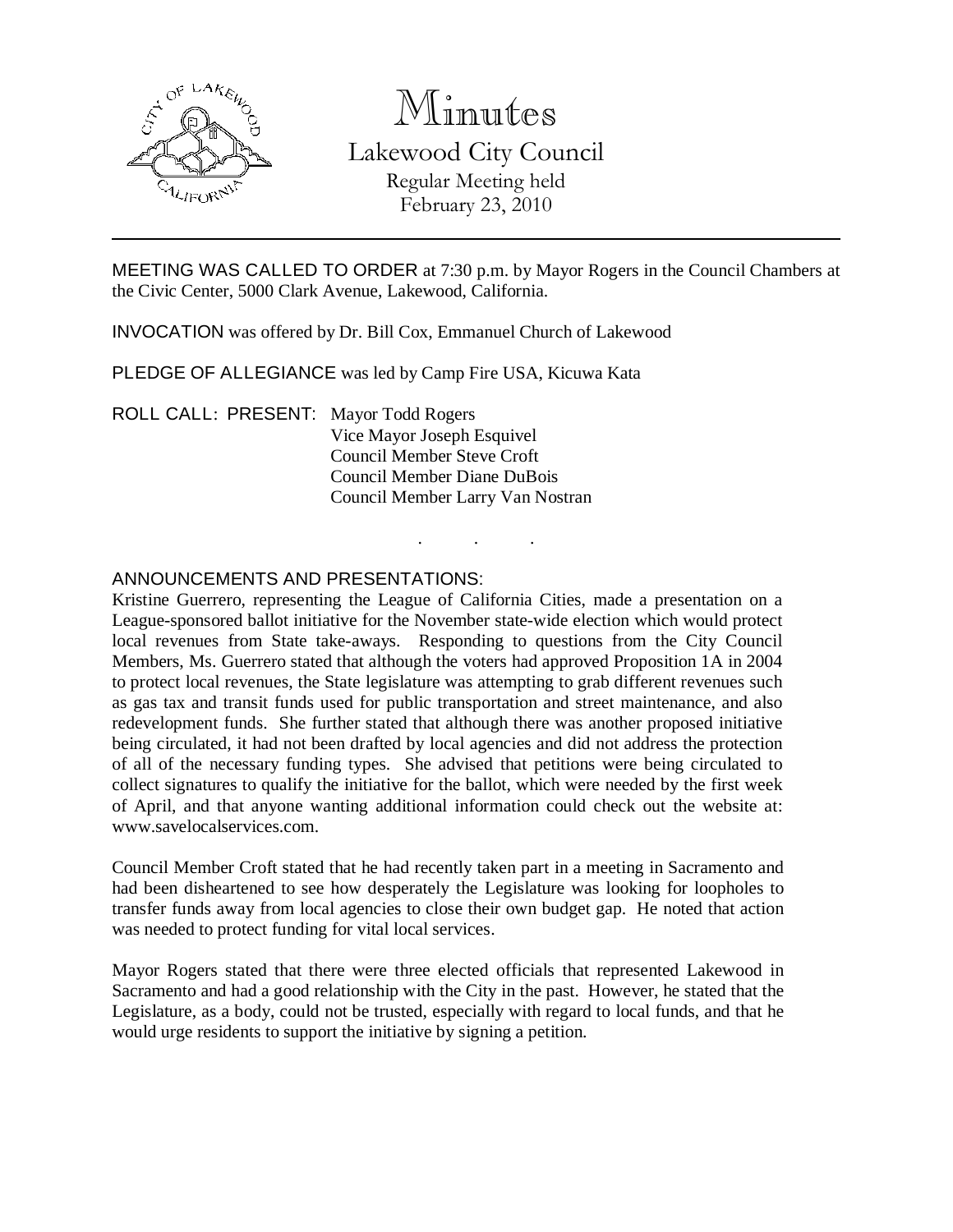#### ANNOUNCEMENTS AND PRESENTATIONS: Continued

Mayor Rogers announced that the meeting would be adjourned in memory of Jeff Haygood, a longtime, local businessman and former President of the Greater Lakewood Chamber of Commerce; and also in memory of Dr. Michael Musicant, father of Lakewood's Community Relations Manager, Sheryl Musicant Stewart.

#### ROUTINE ITEMS:

COUNCIL MEMBER VAN NOSTRAN MOVED AND VICE MAYOR ESQUIVEL SECONDED TO APPROVE ROUTINE ITEMS 1 THROUGH 9.

. . .

- RI-1 Approval of Minutes of the Meeting held February 9, 2010
- RI-2 Approval of Personnel Transactions
- RI-3 Approval of Registers of Demands
- RI-4 Approval of Meeting Reports and Authorizations Pursuant to AB1234
- RI-5 RESOLUTION NO. 2010-5; A RESOLUTION OF THE CITY COUNCIL OF THE CITY OF LAKEWOOD APPROVING MODIFICATIONS TO THE PREVIOUSLY ADOPTED 2008-2014 HOUSING ELEMENT
- RI-6 Approval of Monthly Report of Investment Transactions
- RI-7 Approval of Agreement for Preparation of Five-Year Consolidated Plan
- RI-8 Authorization for Reduction of Retention for Public Works Project 08-5, Well 27 Treatment Plant
- RI-9 RESOLUTION NO. 2010-6; A RESOLUTION OF THE CITY COUNCIL OF THE CITY OF LAKEWOOD ESTABLISHING A PHYSICALLY HANDICAPPED PERSONS DESIGNATED PARKING SPACE ON THE WEST SIDE OF BELLFLOWER BOULEVARD WEST SERVICE ROAD WITHIN THE CITY OF LAKEWOOD

UPON ROLL CALL VOTE, THE MOTION WAS APPROVED:

AYES: COUNCIL MEMBERS: Van Nostran, DuBois, Croft, Esquivel and Rogers NAYS: COUNCIL MEMBERS: None

. . .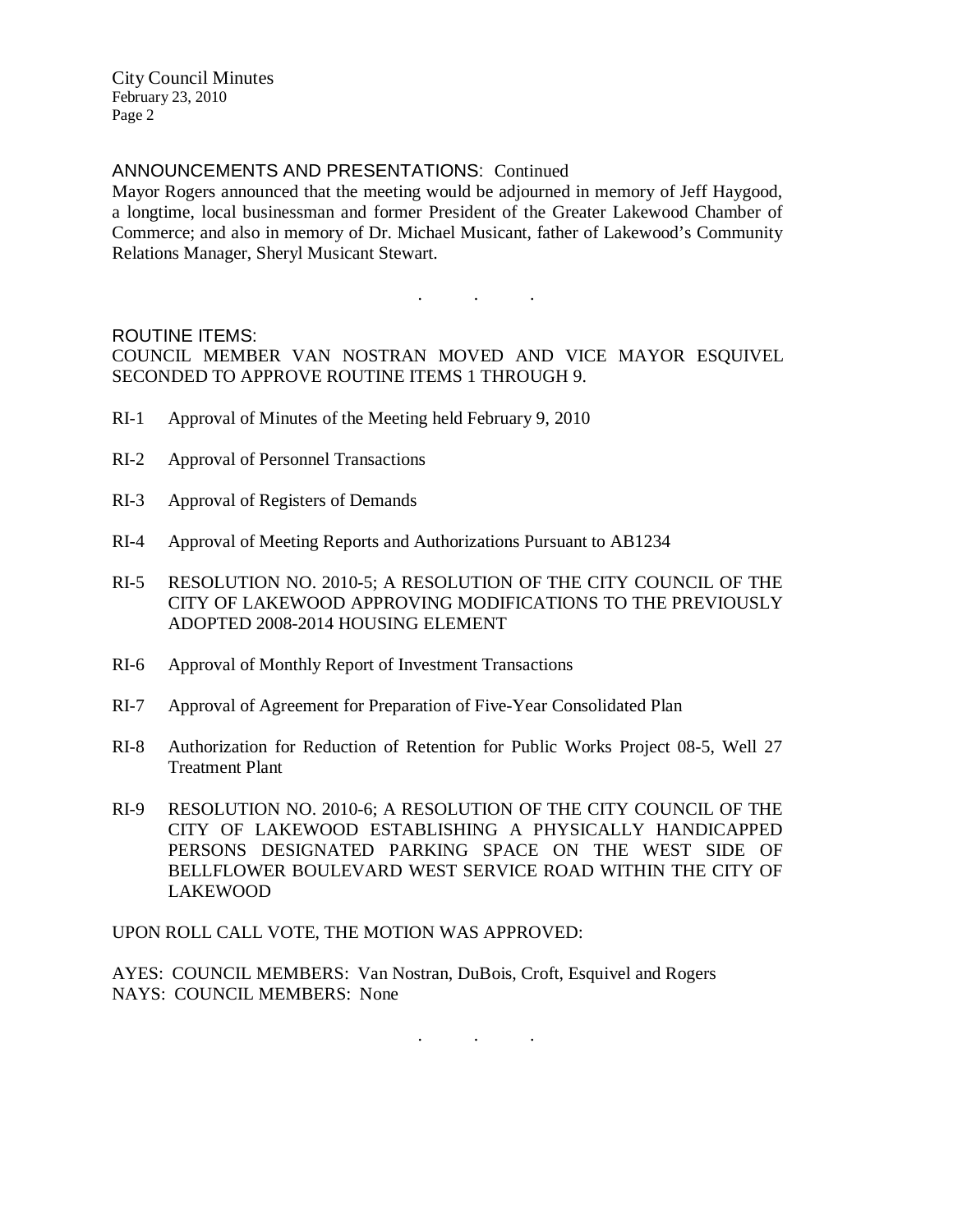# 1.1 • 2009 GENERAL PLAN ANNUAL PROGRESS REPORT

Acting Director of Community Development Sonia Southwell made a presentation based on the memo in the agenda and stated that State law mandated that the City have a General Plan to provide a framework for development and that said Plan was subject to an annual progress report. She reported that the Planning and Environment Commission had reviewed the annual progress report and had found that the Lakewood General Plan was serving as an appropriate guide for development within the City. It was the recommendation of the Commission that the City Council receive and file the 2009 General Plan Annual Progress Report and direct staff to submit it to the Governor's Office of Planning and Research and the State Department of Housing and Community Development.

Mayor Rogers opened the public hearing at 7:51 p.m. and called for anyone in the audience wishing to address the City Council on this matter. There was no response.

COUNCIL MEMBER DUBOIS MOVED AND COUNCIL MEMBER VAN NOSTRAN SECONDED TO APPROVE THE COMMISSION'S RECOMMENDATION. UPON ROLL CALL VOTE, THE MOTION WAS APPROVED:

AYES: COUNCIL MEMBERS: Van Nostran, DuBois, Croft, Esquivel and Rogers NAYS: COUNCIL MEMBERS: None

# 1.2 • ORDINANCE NO. 2010-1; REQUIRING PAYMENT OF TAXES, FEES, FINES AND OTHER PAYMENTS TO BE MADE PRIOR TO COMMENCING ANY LEGAL ACTION TO RECOVER SUCH PAYMENTS

. . .

Administrative Services Director Diane Perkin gave a report based on the memo in the agenda and stated recent case law had not upheld a long-standing practice, based on the California Constitution, whereby in a legal challenge over taxes or fees, the challenger was required to first pay the tax or fee prior to a court challenge and decision. She noted that the purpose of the practice was to ensure that agencies could predict their revenues and avoid unexpected interference with their ability to fund vital services. In light of the recent court decision, it was necessary for local agencies to have their own local rule in place to prevent having to sue to collect the taxes and fees necessary to fund vital services. It was the recommendation of staff that the City Council introduce the proposed ordinance.

ORDINANCE NO. 2010-1; AN ORDINANCE OF THE CITY COUNCIL OF THE CITY OF LAKEWOOD TO REQUIRE PERSON CHALLENGING THE PAYMENT OF TAXES, FEES, FINES AND OTHER PAYMENTS TO THE CITY TO MAKE SUCH PAYMENTS PRIOR TO COMMENCING ANY ACTIONS TO RECOVER SUCH PAYMENTS

Mayor Rogers opened the public hearing at 7:56 p.m. and called for anyone in the audience wishing to address the City Council on this matter. There was no response.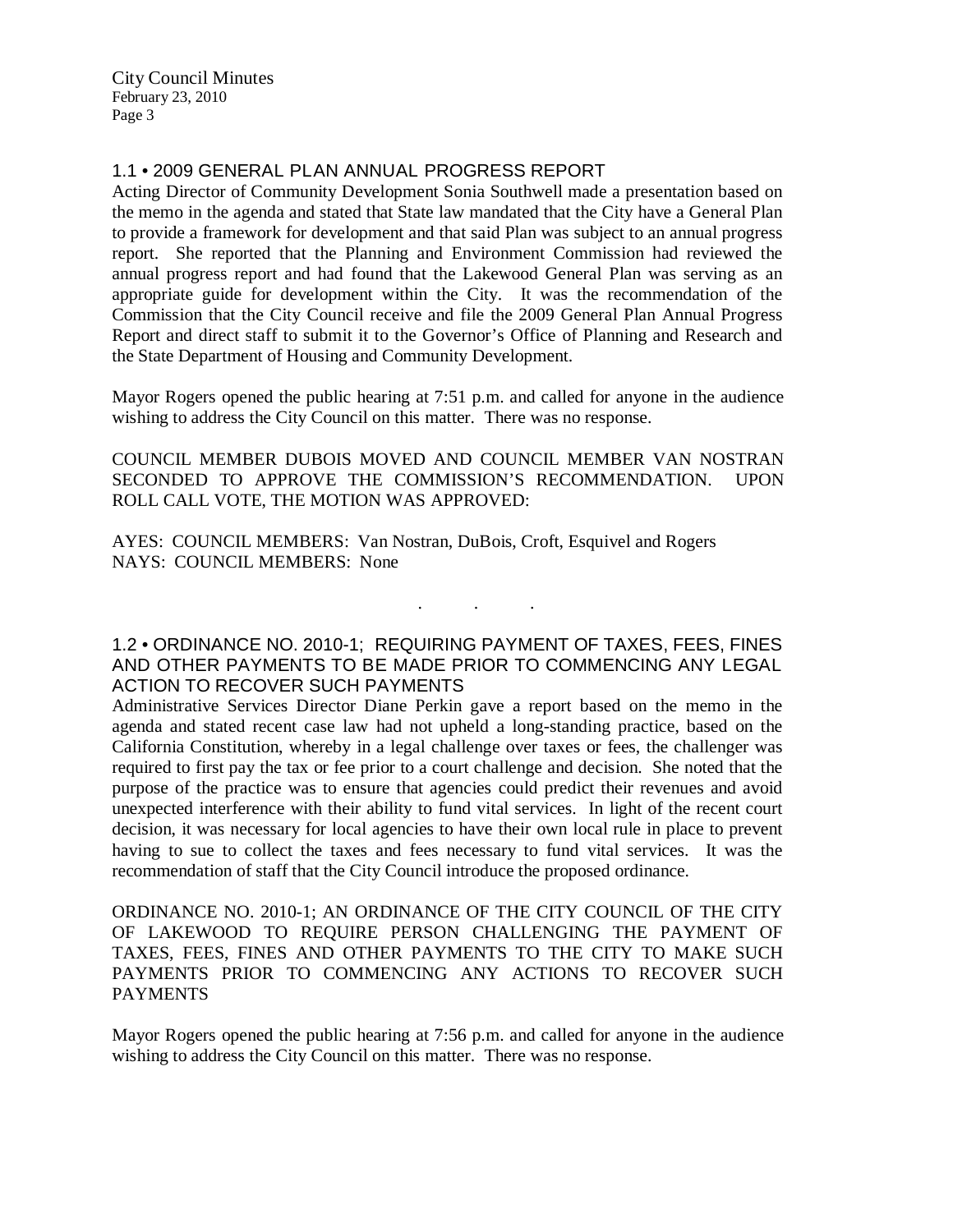1.2 • ORDINANCE NO. 2010-1; REQUIRING PAYMENT OF TAXES, FEES, FINES AND OTHER PAYMENTS TO BE MADE PRIOR TO COMMENCING ANY LEGAL ACTION TO RECOVER SUCH PAYMENTS - Continued VICE MAYOR ESQUIVEL MOVED AND COUNCIL MEMBER CROFT SECONDED TO INTRODUCE ORDINANCE NO. 2010-1. UPON ROLL CALL VOTE, THE MOTION WAS APPROVED:

. . .

AYES: COUNCIL MEMBERS: Van Nostran, DuBois, Croft, Esquivel and Rogers NAYS: COUNCIL MEMBERS: None

#### 3.1 • AUTOMATED RECYCLING AND TRASH COLLECTION UPDATE

Public Works Director Lisa Rapp displayed slides and reviewed the process of changing trash collection from a manual to automated collection system. She stated that the blue recycling carts had been distributed in October, 2009, and that the distribution of the grey refuse carts was set to begin the first week of March and would be completed over a threeweek period. She noted that any resident requiring an extra refuse cart could receive one for an additional \$3.50 per month, but she urged residents to try out one new 95-gallon cart first, as with separating recyclables, it was usually adequate for even a large household. She stated that the recycling carts were experiencing a 65 percent set-out rate, which was good for the initial phase of the program. She noted that reported incidents of scavenging were down after 70 citations had been issued. She concluded her report by stating that residents should use their existing refuse cans for their greenwaste materials and that plastic bags could not be used due to the potential for load contamination.

Responding to a question from Vice Mayor Esquivel, Ms. Rapp stated that although plastic bags were unacceptable for greenwaste, they could still be used for regular garbage and that greenwaste bundles would still be accepted. She noted that any greenwaste set out in a plastic bag could not be recycled and would be combined with regular garbage.

Council Member Van Nostran inquired about excess old cans that were not needed for greenwaste. Marty Simonoff, representing EDCO Disposal, stated that they would pick up the extra cans and hold them for distribution to residents needing extra greenwaste cans. He also clarified that if a resident requested an extra refuse cart and later found it to be unnecessary, EDCO would pick it up and remove it from their billing. He also noted that EDCO had purchased nine new, alternate-fuel trucks for the automated collection program and that the existing trucks would be retrofitted for greenwaste collection.

Mayor Rogers inquired about the 65 percent set-out rate for recyclables. Ms. Rapp stated that learning recycling separation may encourage some residents to return their own recyclables for cash and that others would not have enough recyclables to warrant setting out the cart every week. Mr. Simonoff also noted that the participation would increase as residents became more comfortable with the recycling process.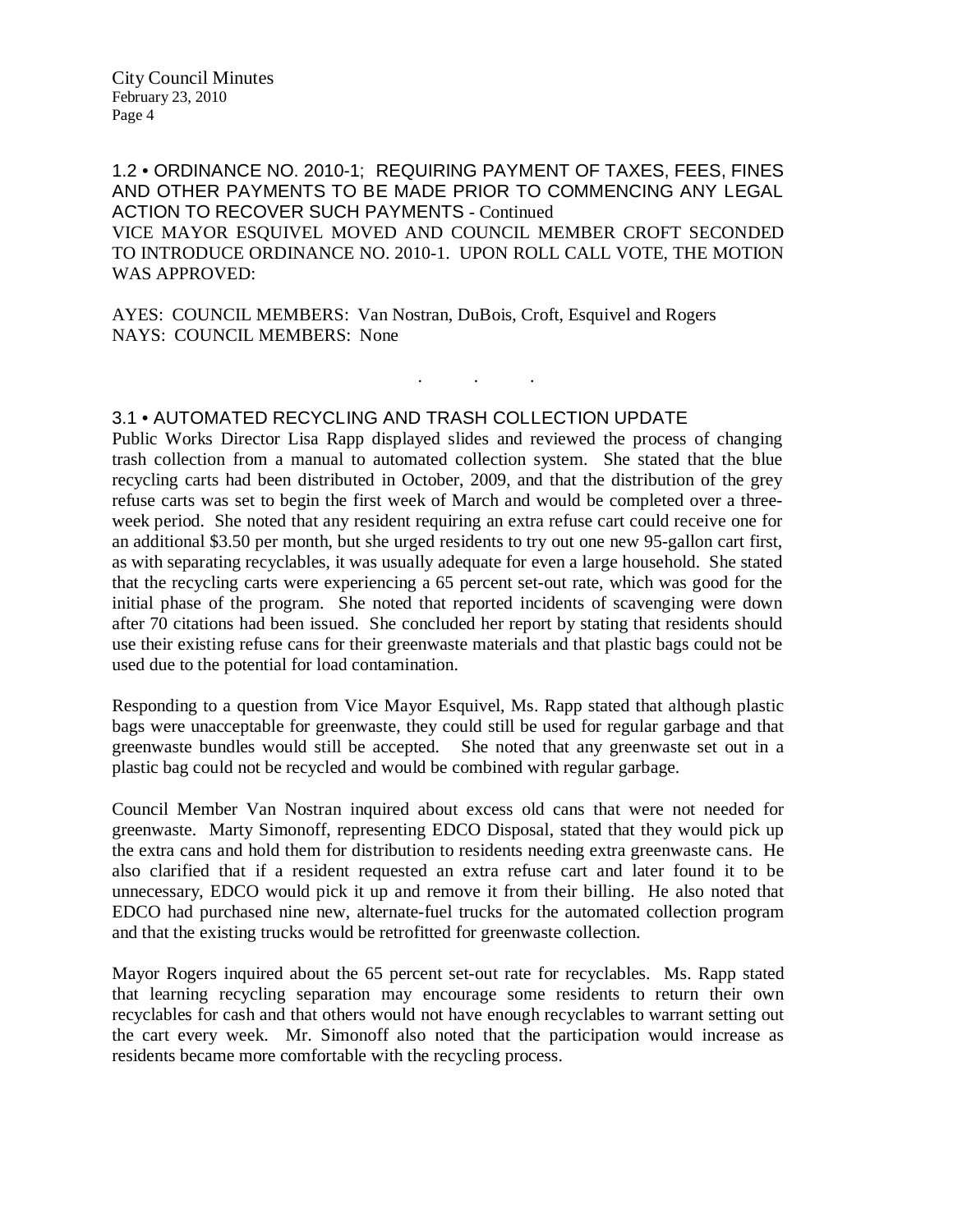3.1 • AUTOMATED RECYCLING AND TRASH COLLECTION UPDATE - Continued In response to a question from Council Member DuBois, Ms. Rapp stated that the 95-gallon cart should still be put out every week, even if the cart was not filled to capacity.

Ms. Rapp reported that even with the new, automated collection programs, there would be no requested increase in trash collection rates for the coming year. She noted that was in part due to EDCO agreeing to waive the cost-of-living clause in their contact.

Council Member Croft observed that a lot had been done to educate the public about the new procedures and inquired about lawn service providers who still bagged lawn clippings. Ms. Rapp stated during the implementation phase EDCO would have a supervisor following the trucks and available to answer residents' questions and that improperly bagged greenwaste would be tagged.

Mayor Rogers inquired about changed collection days. Ms. Rapp stated that the original collection routes had not been balanced, with one extra-long and one extra-short. The changes were designed to ensure collection in a reasonable time period and to impact as few residents as possible.

## 3.2 • RATIFICATION OF GATEWAY CITIES COG SUSTAINABLE COMMUNITIES **STRATEGY**

. . .

Assistant City Manager Lisa Novotny made a presentation based on the memo in the agenda and stated the Gateway Cities Council of Governments (COG) had retained a consultant to prepare a policy report to assist the COG and its member cities in making a determination of whether it would be beneficial to the agencies to produce sustainable communities strategies, in compliance with SB 375, or to remain part of the agencies represented by the Southern California Association of Governments. Upon review by the Gateway Cities Board of the report and recommendations of a City Manager's Steering Committee, the Board felt the preparation of its own sustainable communities strategy would be beneficial to the participating agencies . It was the recommendation of staff that the City Council ratify the decision of the Board of Directors of the Gateway Cities Council of Governments to accept delegation under SB 375 for the preparation of a subregional Sustainable Communities Strategy.

COUNCIL MEMBER VAN NOSTRAN MOVED AND COUNCIL MEMBER CROFT SECONDED TO RATIFY THE DECISION OF THE GATEWAY CITIES COG BOARD. UPON ROLL CALL VOTE, THE MOTION WAS APPROVED:

AYES: COUNCIL MEMBERS: Van Nostran, DuBois, Croft, Esquivel and Rogers NAYS: COUNCIL MEMBERS: None

. . .